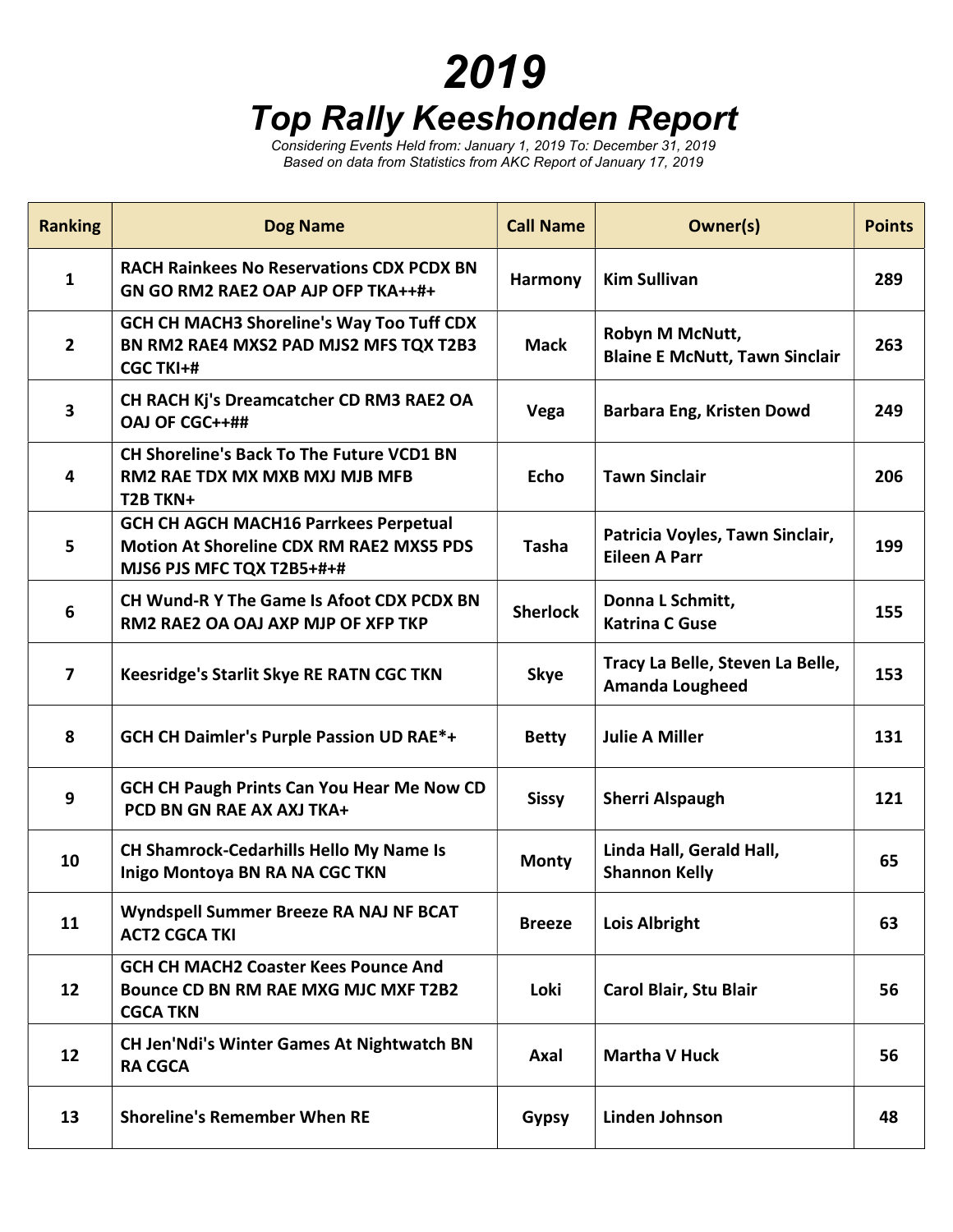| 14 | Novel's New Tricks CDX RE AX MXJ MJP2 OF<br><b>XFP T2B THD TKN</b>  | <b>Artie</b>  | Linda Hall, Gerald Hall                                                   | 46 |
|----|---------------------------------------------------------------------|---------------|---------------------------------------------------------------------------|----|
| 15 | <b>CH MACH9 Harem's Head Over Heels RA MXB3</b><br>MJG3 NF T2B      | Juno          | <b>Emily Taggart, Harold Taggart</b>                                      | 42 |
| 16 | <b>CH Keesforever Nuttin For Xmas-Surpriz RI</b>                    | <b>Turk</b>   | Carolyn Ostransky,<br><b>Edward Ostransky</b>                             | 36 |
| 16 | <b>GCHS CH Wyndjamr's Suffragette RN</b>                            | Zephyr        | Rebecca lutzi D.V.M.,<br><b>Robin Skinner</b>                             | 36 |
| 16 | CH Olefort Triple Crown CD BN RAE CGC TKN                           | Winston       | <b>Melissa Brown Eelman</b>                                               | 34 |
| 18 | <b>Keerocka's No Strings Attached RN CGC</b>                        | <b>Kenzi</b>  | Erik Smith, Debra Smith,<br><b>Julie Miller</b>                           | 33 |
| 19 | CH Keepsake Spring Fever CD BN RM NA OAJ<br><b>ACT2 CGC TKN</b>     | <b>Spring</b> | <b>Daisy Kramer</b>                                                       | 32 |
| 20 | <b>GCH CH Keltic's Dream Come True RN CGC</b>                       | <b>Rudee</b>  | <b>Ann M McHugh</b>                                                       | 31 |
| 21 | <b>Neradmik Academy Award</b>                                       | Josie         | <b>Kim N Paar</b>                                                         | 28 |
| 22 | <b>Shamrock-Cedarhills Would You Say No</b><br><b>To Another RI</b> | <b>Ernie</b>  | Margaret Berkson,<br><b>Natalie Edgar</b>                                 | 26 |
| 23 | <b>GCHS CH Kj's What About Bob RI CGC TKN</b>                       | <b>Bob</b>    | <b>Taryn Preston, Kristen Dowd</b>                                        | 25 |
| 24 | <b>Shamrock-Cedarhills Once In A Blue Moon</b>                      | Chance        | Joe Kelley, Marilyn Kelley                                                | 22 |
| 24 | <b>Seawind's Ruffin Up Da Crew</b>                                  | <b>Blue</b>   | <b>Karen L Kelley</b>                                                     | 22 |
| 25 | <b>CH Shamrock-Cedarhills Salted</b><br><b>Karamel Crunch RN</b>    | <b>Kara</b>   | Joan Summers,<br><b>Robert Summers</b>                                    | 20 |
| 26 | CH Shoreline's O'Henry RN OA AXJ OF TKN                             | Hank          | Tom & Amy Ballen                                                          | 19 |
| 27 | <b>Summerwind's Spiderman CD BN RA</b>                              | <b>Rikki</b>  | Ronnie Sue Leith,<br>Jean Gauchat-Hargis,<br><b>Joshua Gauchat Hargis</b> | 18 |
| 28 | <b>Coaster Kees Second Times A Charm RN</b>                         | <b>Teddy</b>  | Carol Blair, Patricia Voyles,<br><b>Stuart Blair</b>                      | 17 |
| 29 | <b>Willow Gouda Mattas BN RE CGC TKI</b>                            | Willow        | <b>Janette T Mattas, Jerry</b><br><b>R</b> Mattas                         | 16 |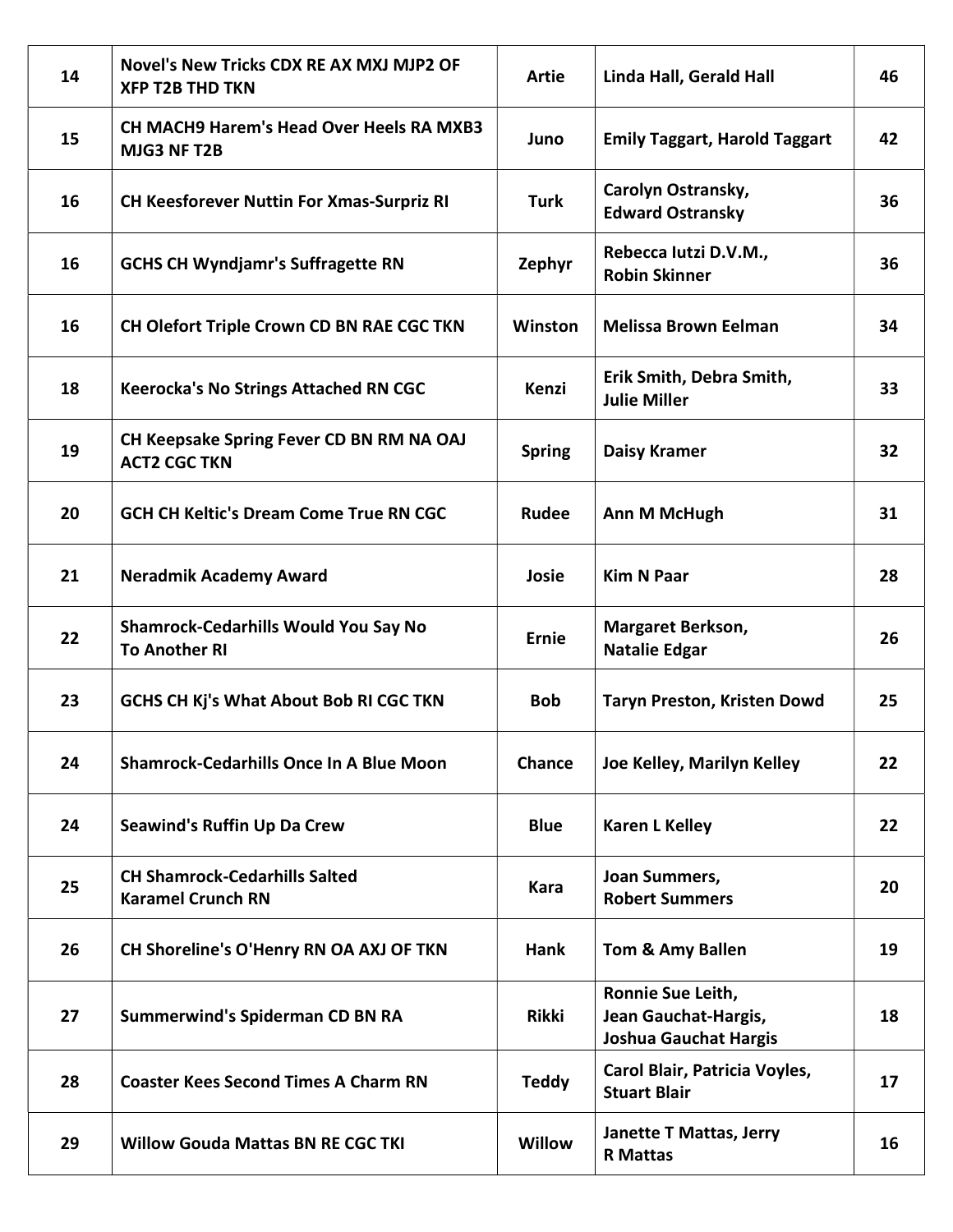| 30 | GCH CH Kj's Livin Large UD BN RA MX MXJ<br><b>MJB XF</b>                                  | <b>Charlie</b> | Elizabeth Strick, Kristen Dowd                                                                   | 14                      |
|----|-------------------------------------------------------------------------------------------|----------------|--------------------------------------------------------------------------------------------------|-------------------------|
| 30 | <b>GCH CH Shoreline's Wild Things Run Fast CD BN</b><br><b>RE AX MXJ OF CGC TKI</b>       | <b>Rocket</b>  | Robyn McNutt, Blaine McNutt,<br><b>Tawn Sinclair</b>                                             | 14                      |
| 30 | Keepsake's Hazy Shade Of Winter CD PCD<br><b>BN CGC</b>                                   | <b>Simon</b>   | Victoria E Youngmeyer                                                                            | 14                      |
| 31 | <b>CH Coaster Kees Outside Of Time RN</b>                                                 | Emma           | Patricia Louise Voyles,<br><b>Tawn Sinclair</b>                                                  | 12                      |
| 32 | CH MACH4 PACH Skyline's Isabella The Ball RN<br>MXB2 MJS2 MXP5 MXPS MJP6 MJPS PAX NF      | Izzy           | <b>Ruth Thompson</b>                                                                             | 10                      |
| 32 | GCH CH MACH Kj's Play Date CDX BN RE MXB<br><b>MJB MXF CGCA</b>                           | Zelly          | <b>Lois and David Waddell</b>                                                                    | 10                      |
| 33 | <b>GCH CH Copykee's Cryo Victory V Vosdal</b>                                             | $\mathbf{V}$   | <b>Cherrie A Treber, John Treber</b>                                                             | $\overline{7}$          |
| 33 | <b>CH MACH Shoreline's Ruby Slippers CDX BN</b><br><b>RAE MXG MJS XF T2B THD CGCA TKI</b> | <b>Ruby</b>    | Patricia Voyles, Tawn Sinclair                                                                   | $\overline{\mathbf{z}}$ |
| 33 | <b>Smokee Ridges Priceless Parody CGCA CGCU</b><br><b>TKP ATT</b>                         | Kilo           | <b>Carol L LeGars</b>                                                                            | $\overline{ }$          |
| 33 | <b>Shoreline's Taming The Tiger RN SWN RATN</b><br><b>CGCA CGCU TKP</b>                   | <b>Finney</b>  | <b>Erin Kelly</b>                                                                                | 7                       |
| 34 | CH MACH Shoreline's Hangin' Tuff RN MXS MJC<br>T <sub>2</sub> B                           | <b>Sunny</b>   | Edith Tipple, Jocelyn Tipple,<br><b>Tawn Sinclair</b>                                            | 6                       |
| 35 | <b>CH Skyline Contessa Of Shaker Hill</b>                                                 | <b>Tess</b>    | <b>Alice Thayer</b>                                                                              | 4                       |
| 35 | GCHB CH Jen'N Di's Don'T Stop Believin' CD RM<br><b>RAE ACT2 CGC TKN</b>                  | <b>Perry</b>   | <b>Barbara Anne Crawford Stoffel</b><br>, Diane Wright                                           | 4                       |
| 35 | CH Keepsake She's Got Rhythm CD BN GN RA<br><b>AX MXJ NF</b>                              | Lyra           | <b>Jean Munger</b>                                                                               | 4                       |
| 36 | Shoreline's Silver Streak RA NA NAJ SWA SHDN<br><b>RATS CGCA CGCU TKP</b>                 | <b>Wiley</b>   | <b>Erin Kelly</b>                                                                                | $\overline{\mathbf{3}}$ |
| 37 | <b>MACH3 Krafty's Secret Peppermint Twist RN</b><br><b>MXC MJS2 NF</b>                    | <b>Heidi</b>   | <b>Ruth Thompson</b>                                                                             | $\mathbf{2}$            |
| 37 | CH Jamynn's Dreamin Of A Gin Colada AX<br><b>AXJ XF</b>                                   | Jinny          | <b>Emily Taggart, Harold Taggart,</b><br><b>Shirley Kilpatrick, William</b><br><b>Kilpatrick</b> | $\overline{2}$          |
| 37 | <b>Annabelle CGC</b>                                                                      | Annabelle      | <b>Tracey Hunter</b>                                                                             | $\mathbf{2}$            |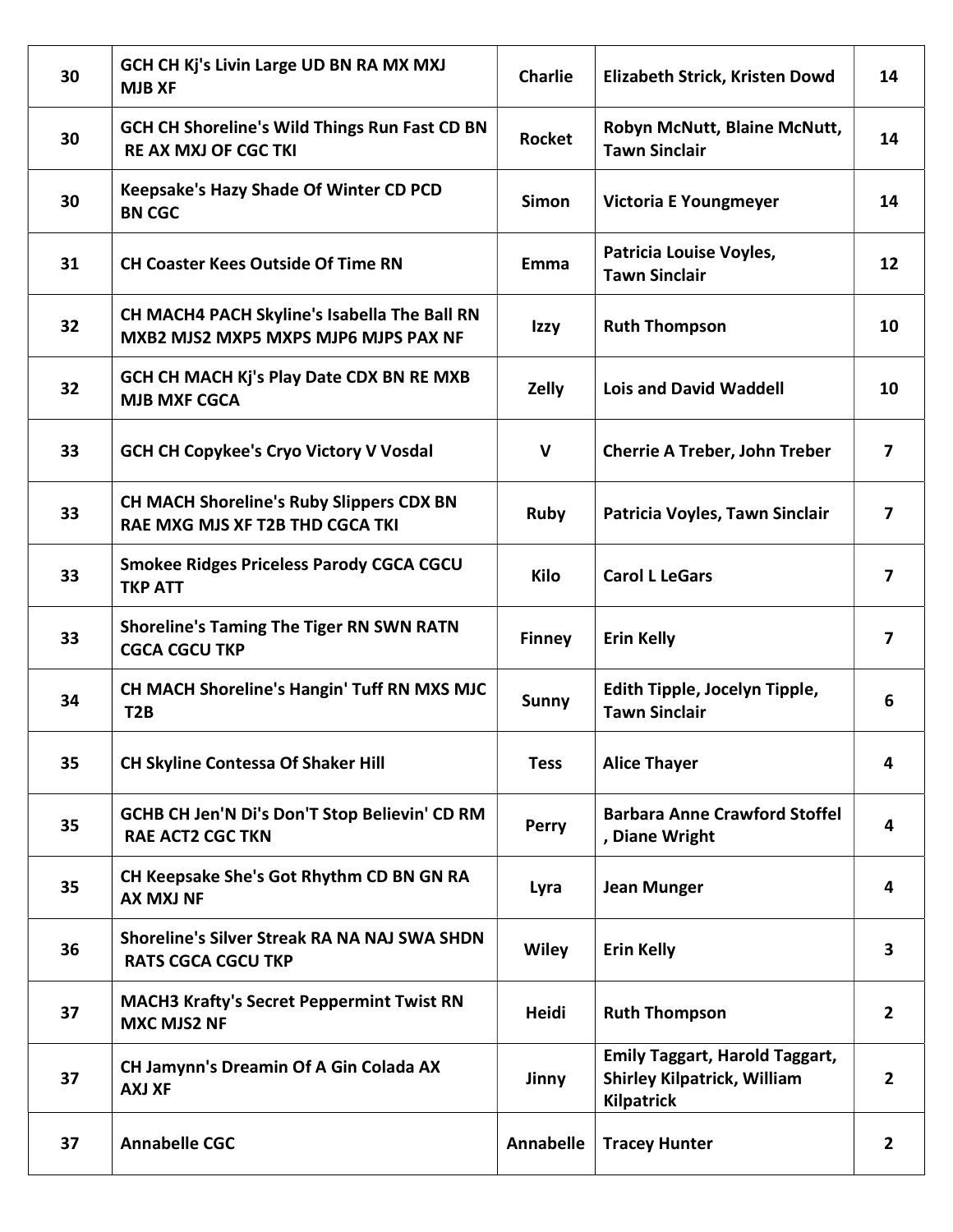| 38 | <b>GCH CH Discover Cryoseismic Boom CD BN</b><br><b>RA NF CGC</b> | <b>Drake</b>  | Leslie A Meyn           |  |
|----|-------------------------------------------------------------------|---------------|-------------------------|--|
| 38 | <b>Trumpet's Rolling In The Deep</b>                              | Nemo          | <b>Connie L Robbins</b> |  |
| 38 | Baxter Von Bark CD RA AXP OJP OFP SEA SIN<br><b>SBN CGCA TKA</b>  | <b>Baxter</b> | <b>Patricia Stolte</b>  |  |

Points are calculated using the Blanche Saunders System: First Place = 7 Points Second Place = 6 Points Third Place = 5 Points Fourth Place = 4 Points Qualifying Score = 1 Point (1 Point for a Qualify Score is included in points for First thru Fourth place)

\*10 additional point for perfect scores and first place in both Advanced B and Excellent B in the same trial. <sup>+</sup>5 additional points for High Combined.

# 15 additional points for High Triple Qualify (Advanced, Excellent, Master) at the same trial. Total Combined Rankings.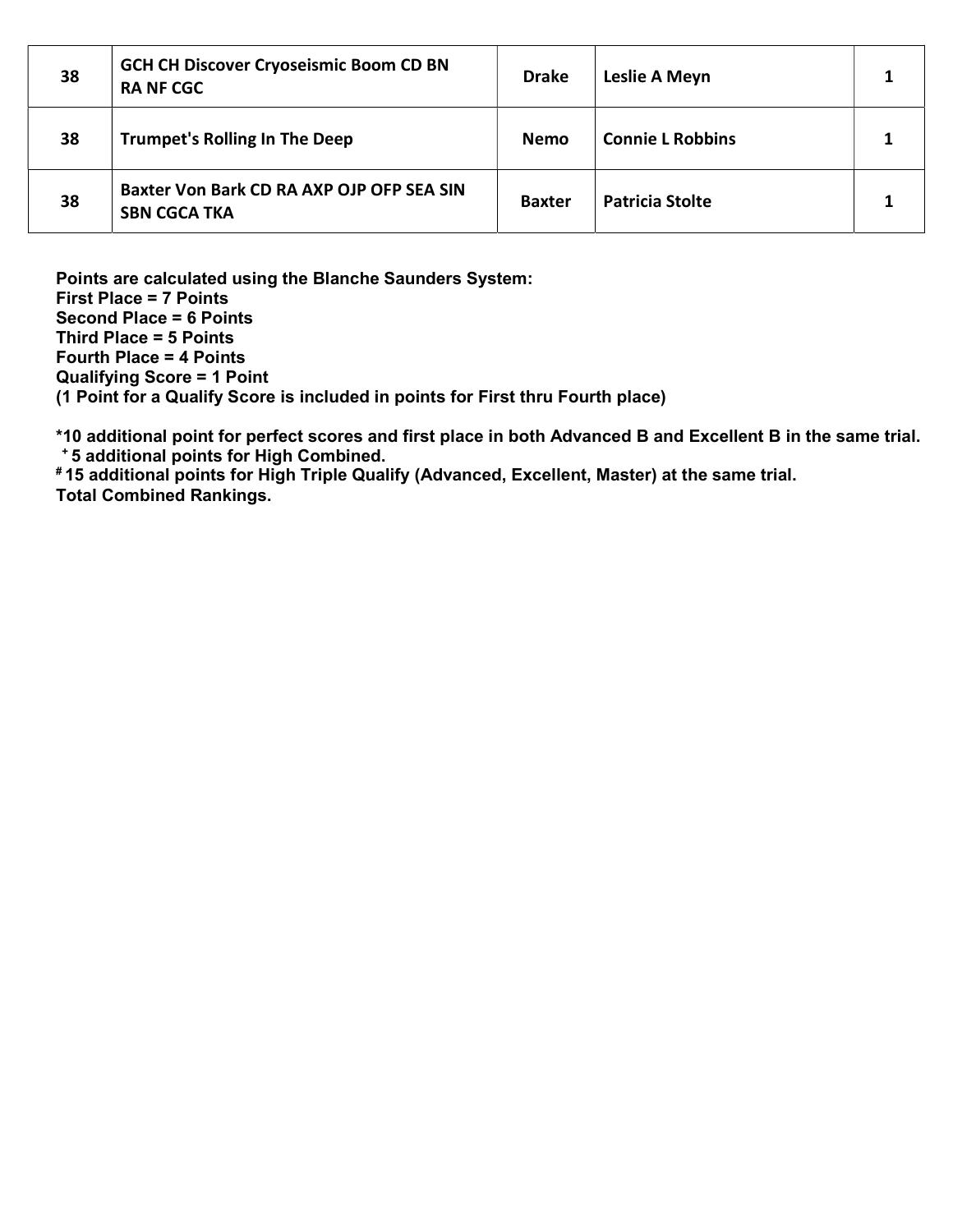## Top Rally Keeshonden Report By Class

|                         | <b>RALLY NOVICE A</b>                                     |                                                       |               |
|-------------------------|-----------------------------------------------------------|-------------------------------------------------------|---------------|
| <b>Ranking</b>          | <b>Dog Name</b>                                           | <b>Owners</b>                                         | <b>Points</b> |
| $\mathbf{1}$            | GCHS CH Kj's What About Bob RI CGC TKN                    | Taryn Preston, Kristen Dowd                           | 20            |
| $\overline{2}$          | <b>Keerocka's No Strings Attached RN CGC</b>              | Erik Smith, Debra Smith, Julie Miller                 | 19            |
| $\overline{\mathbf{3}}$ | <b>GCHS CH Wyndjamr's Suffragette RN</b>                  | Rebecca Iutzi D.V.M., Robin Skinner                   | 16            |
| $\overline{4}$          | <b>CH Shamrock-Cedarhills Salted Karamel Crunch RN</b>    | <b>Joan Summers, Robert Summers</b>                   | 15            |
| 5                       | <b>Neradmik Academy Award</b>                             | <b>Kim N Paar</b>                                     | 14            |
| 6                       | <b>Seawind's Ruffin Up Da Crew</b>                        | <b>Karen L Kelley</b>                                 | 11            |
| 6                       | <b>Shamrock-Cedarhills Once In A Blue Moon</b>            | Joe Kelley, Marilyn Kelley                            | 11            |
| $\overline{\mathbf{z}}$ | <b>Shamrock-Cedarhills Would You Say No To Another RI</b> | <b>Margaret Berkson, Natalie Edgar</b>                | 10            |
| 8                       | <b>Smokee Ridges Priceless Parody CGCA CGCU TKP ATT</b>   | <b>Carol L LeGars</b>                                 | 7             |
| 9                       | CH MACH Shoreline's Hangin' Tuff RN MXS MJC T2B           | Edith Tipple, Jocelyn Tipple,<br><b>Tawn Sinclair</b> | 6             |
| 10                      | <b>Annabelle CGC</b>                                      | <b>Tracey Hunter</b>                                  | $\mathbf{1}$  |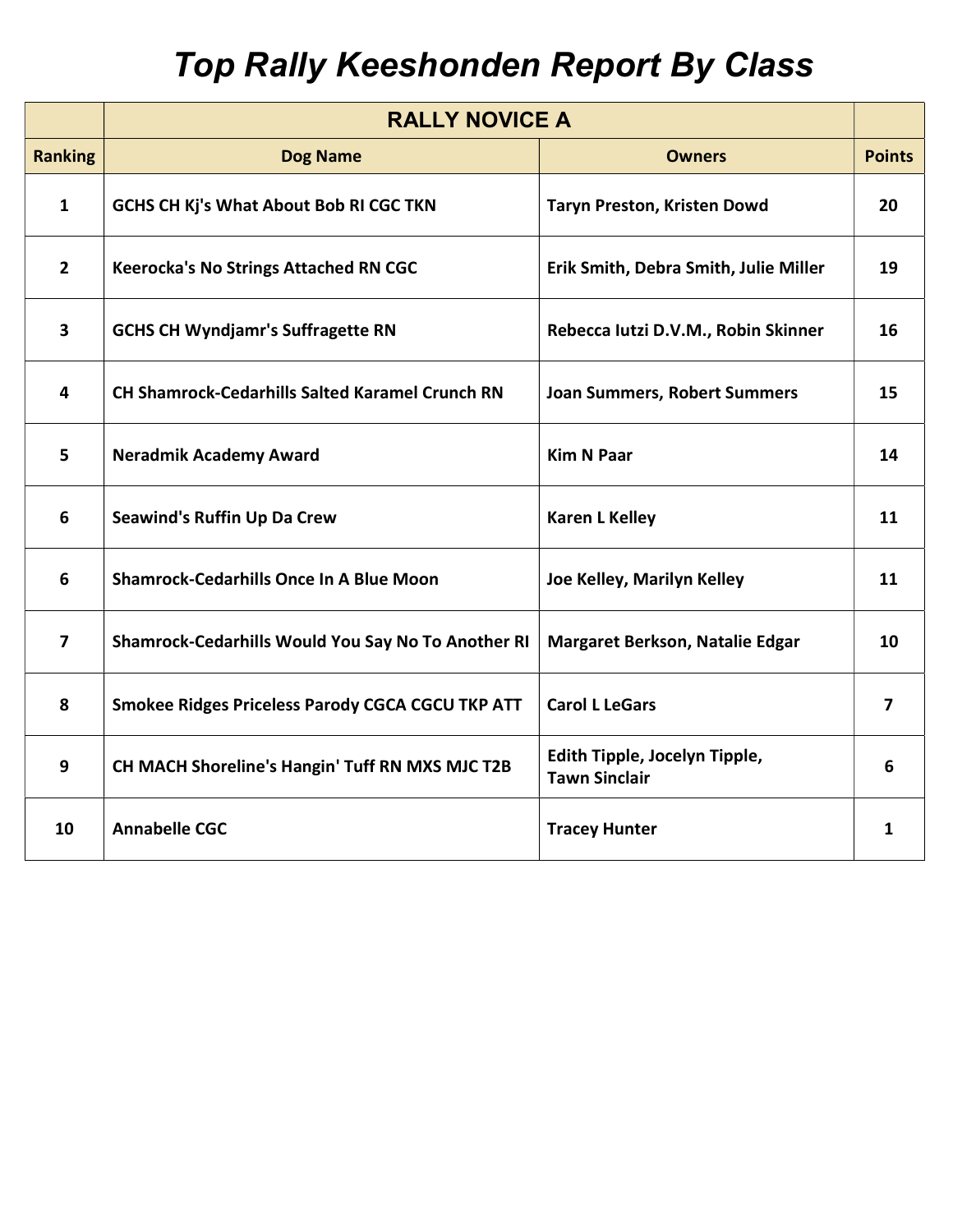|                | <b>RALLY NOVICE B</b>                                                                |                                                                                        |                         |
|----------------|--------------------------------------------------------------------------------------|----------------------------------------------------------------------------------------|-------------------------|
| <b>Ranking</b> | <b>Dog Name</b>                                                                      | <b>Owners</b>                                                                          | <b>Points</b>           |
| $\mathbf{1}$   | <b>GCH CH Keltic's Dream Come True RN CGC</b>                                        | Ann M McHugh                                                                           | 21                      |
| $\overline{2}$ | Wyndspell Summer Breeze RN ACT2 CGCA TKI                                             | <b>Lois Albright</b>                                                                   | 19                      |
| 3              | <b>Coaster Kees Second Times A Charm RN</b>                                          | Carol Blair, Patricia Voyles,<br><b>Stuart Blair</b>                                   | 17                      |
| 4              | CH Shoreline's O'Henry RN OA AXJ OF TKN                                              | Tom & Amy Ballen                                                                       | 15                      |
| 5              | <b>CH Shamrock-Cedarhills Hello My Name Is</b><br>Inigo Montoya BN RI NA CGC TKN     | Linda Hall, Gerald Hall, Shannon Kelly                                                 | 13                      |
| 6              | <b>GCH CH Copykee's Cryo Victory V Vosdal</b>                                        | <b>Cherrie A Treber, John Treber</b>                                                   | 7                       |
| 6              | <b>Summerwind's Spiderman BN RN</b>                                                  | Ronnie Sue Leith, Jean Gauchat-<br>Hargis, Joshua Gauchat Hargis                       | $\overline{\mathbf{z}}$ |
| 6              | <b>Shoreline's Taming The Tiger RN SWN RATN CGCA</b><br><b>CGCU TKP</b>              | <b>Erin Kelly</b>                                                                      | 7                       |
| 6              | Keepsake's Hazy Shade Of Winter CD PCD BN CGC                                        | <b>Victoria E Youngmeyer</b>                                                           | 7                       |
| 7              | CH MACH4 PACH Skyline's Isabella The Ball RN<br>MXB2 MJS2 MXP5 MXPS MJP6 MJPS PAX NF | <b>Ruth Thompson</b>                                                                   | 5                       |
| 8              | <b>CH Skyline Contessa Of Shaker Hill</b>                                            | <b>Alice Thayer</b>                                                                    | 4                       |
| 9              | <b>MACH3 Krafty's Secret Peppermint Twist RN MXC</b><br>MJS2 NF                      | <b>Ruth Thompson</b>                                                                   | 1                       |
| 9              | CH Jamynn's Dreamin Of A Gin Colada AX AXJ XF                                        | <b>Emily Taggart, Harold Taggart,</b><br><b>Shirley Kilpatrick, William Kilpatrick</b> | $\mathbf{1}$            |
| 9              | <b>Trumpet's Rolling In The Deep</b>                                                 | <b>Ms. Connie L Robbins</b>                                                            | 1                       |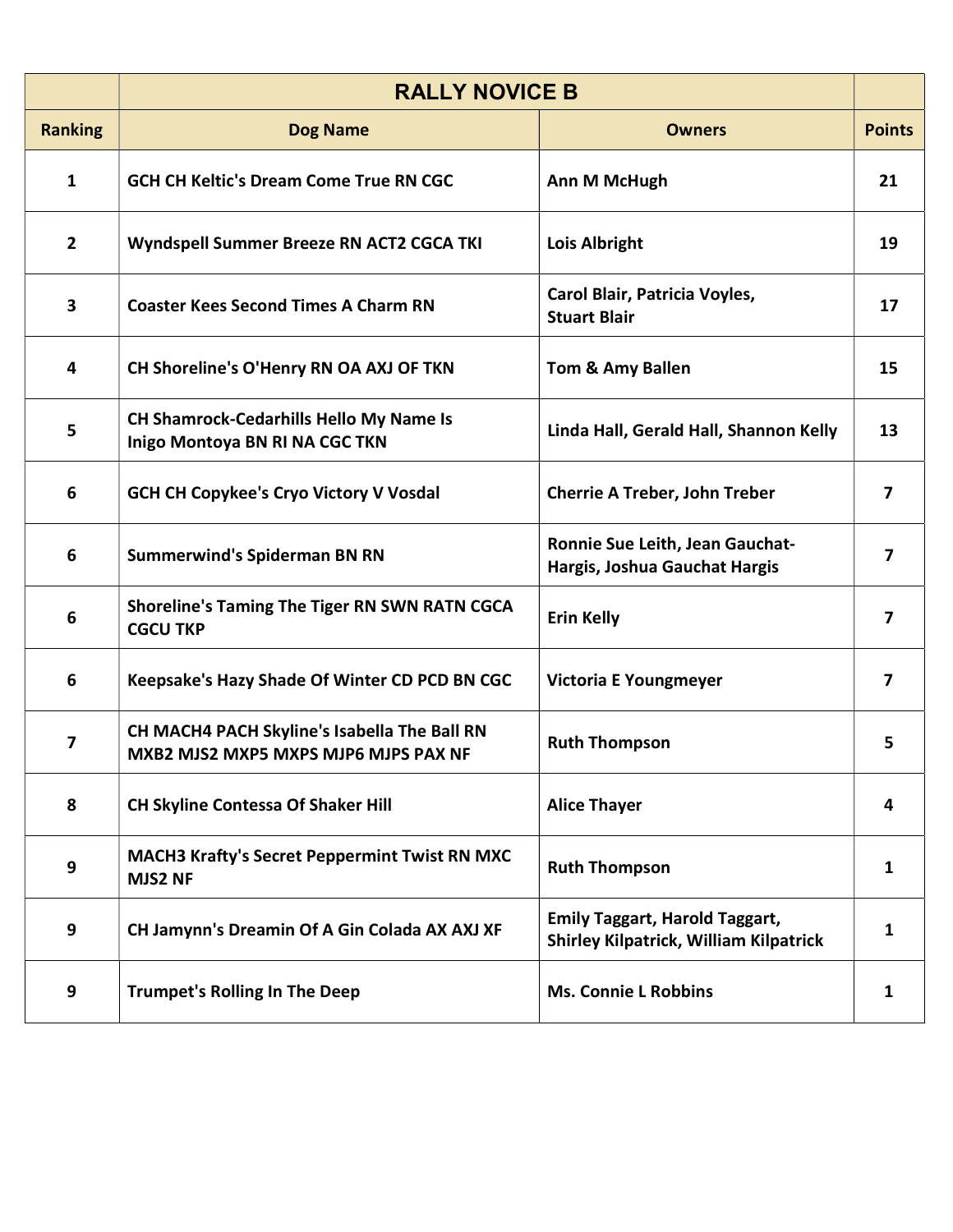|                         | <b>RALLY INTERMEDIATE</b>                                           |                                        |               |
|-------------------------|---------------------------------------------------------------------|----------------------------------------|---------------|
| <b>Ranking</b>          | <b>Dog Name</b>                                                     | <b>Owners</b>                          | <b>Points</b> |
| $\mathbf{1}$            | CH Jen'Ndi's Winter Games At Nightwatch BN RI<br><b>CGCA</b>        | <b>Martha V Huck</b>                   | 25            |
| $\overline{2}$          | <b>CH Keesforever Nuttin For Xmas-Surpriz RI</b>                    | Carolyn Ostransky, Edward Ostransky    | 18            |
| $\mathbf{2}$            | Wyndspell Summer Breeze RI NAJ NF BCAT ACT2<br><b>CGCA TKI</b>      | <b>Lois Albright</b>                   | 18            |
| $\overline{\mathbf{3}}$ | <b>CH Coaster Kees Outside Of Time RN</b>                           | Patricia Louise Voyles, Tawn Sinclair  | 6             |
| $\overline{\mathbf{3}}$ | <b>CH Shamrock-Cedarhills Hello My Name Is</b><br>Inigo Montoya RI  | Linda Hall, Gerald Hall, Shannon Kelly | 6             |
| 4                       | <b>GCHS CH Wyndjamr's Suffragette RN</b>                            | Rebecca Iutzi D.V.M., Robin Skinner    | 5             |
| 4                       | <b>GCHS CH Kj's What About Bob RI CGC TKN</b>                       | <b>Taryn Preston, Kristen Dowd</b>     | 5             |
| 5                       | <b>Shamrock-Cedarhills Would You Say No To</b><br><b>Another RI</b> | Margaret Berkson, Natalie Edgar        |               |

|                | <b>RALLY ADVANCED A</b>                                               |                                                            |               |
|----------------|-----------------------------------------------------------------------|------------------------------------------------------------|---------------|
| <b>Ranking</b> | <b>Dog Name</b>                                                       | <b>Owners</b>                                              | <b>Points</b> |
| 1              | Keesridge's Starlit Skye RE RATN CGC TKN                              | Tracy La Belle, Steven La Belle,<br><b>Amanda Lougheed</b> | 40            |
| $\overline{2}$ | <b>CH MACH9 Harem's Head Over Heels RA MXB3</b><br><b>MJG3 NF T2B</b> | <b>Emily Taggart, Harold Taggart</b>                       | 21            |
| 3              | Wyndspell Summer Breeze RA NAJ NF BCAT ACT2<br><b>CGCA TKI</b>        | <b>Lois Albright</b>                                       | 19            |
| 4              | <b>Shoreline's Remember When RA</b>                                   | Linden Johnson                                             | 14            |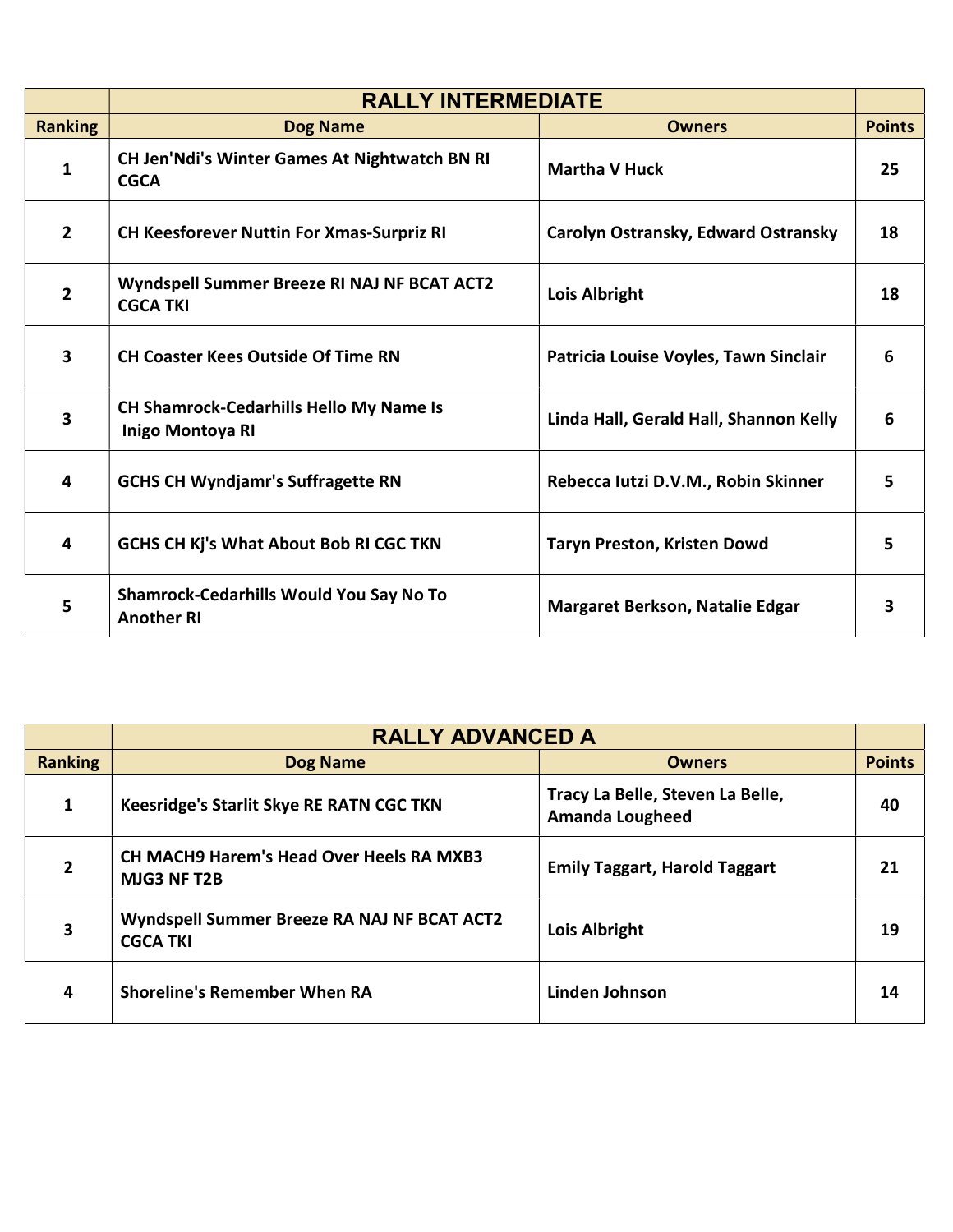|                | <b>RALLY ADVANCED B</b>                                                                                                  |                                                                  |                         |
|----------------|--------------------------------------------------------------------------------------------------------------------------|------------------------------------------------------------------|-------------------------|
| <b>Ranking</b> | <b>Dog Name</b>                                                                                                          | <b>Owners</b>                                                    | <b>Points</b>           |
| 1              | CH RACH Kj's Dreamcatcher CD RM3 RAE2 OA OAJ<br>OF CGC                                                                   | Barbara Eng, Kristen Dowd                                        | 58                      |
| $\mathbf{1}$   | <b>GCH CH Paugh Prints Can You Hear Me Now CD PCD</b><br><b>BN GN RAE AX AXJ TKA</b>                                     | <b>Sherri Alspaugh</b>                                           | 58                      |
| $\overline{2}$ | <b>GCH CH MACH3 Shoreline's Way Too Tuff CDX BN</b><br>RM2 RAE4 MXS2 PAD MJB2 MFB TQX T2B3 CGC TKI                       | Robyn M McNutt, Blaine E McNutt,<br><b>Tawn Sinclair</b>         | 54                      |
| 3              | <b>CH Shoreline's Back To The Future VCD1 BN RM2</b><br>RAE TDX MX MXB MXJ MJB MFB T2B TKN                               | <b>Tawn Sinclair</b>                                             | 48                      |
| 4              | CH Wund-R Y The Game Is Afoot CDX PCDX BN<br>RM2 RAE2 OA OAJ AXP MJP OF XFP TKP                                          | Donna L Schmitt, Katrina C Guse                                  | 32                      |
| 4              | <b>GCH CH Daimler's Purple Passion UD RAE</b>                                                                            | <b>Julie A Miller</b>                                            | 32                      |
| 5              | <b>GCH CH AGCH MACH16 Parrkees Perpetual Motion</b><br>At Shoreline CDX RM RAE2 MXS5 PDS MJS6 PJS<br><b>MFC TQX T2B5</b> | Patricia Voyles, Tawn Sinclair,<br><b>Eileen A Parr</b>          | 31                      |
| 6              | <b>RACH Rainkees No Reservations CDX PCDX BN GN</b><br><b>GO RM2 RAE2 OAP AJP OFP TKA</b>                                | <b>Kim Sullivan</b>                                              | 25                      |
| 7              | <b>CH Shamrock-Cedarhills Hello My Name Is</b><br>Inigo Montoya BN RA NA CGC TKN                                         | Linda Hall, Gerald Hall, Shannon Kelly                           | 17                      |
| 8              | <b>Keesridge's Starlit Skye RE RATN CGC TKN</b>                                                                          | Tracy La Belle, Steven La Belle,<br><b>Amanda Lougheed</b>       | 14                      |
| 9              | Novel's New Tricks CDX RE AX MXJ MJP2 OF XFP<br><b>T2B THD TKN</b>                                                       | Linda Hall, Gerald Hall                                          | 13                      |
| 10             | CH Olefort Triple Crown CD BN RAE CGC TKN                                                                                | <b>Melissa Brown Eelman</b>                                      | $\overline{\mathbf{z}}$ |
| 11             | <b>CH Jen'Ndi's Winter Games At Nightwatch BN RA</b><br><b>CGCA</b>                                                      | <b>Martha V Huck</b>                                             | 6                       |
| 12             | Shoreline's Silver Streak RA NA NAJ SWA SHDN<br><b>RATS CGCA CGCU TKP</b>                                                | <b>Erin Kelly</b>                                                | 3                       |
| 12             | <b>Summerwind's Spiderman CD BN RA</b>                                                                                   | Ronnie Sue Leith, Jean Gauchat-<br>Hargis, Joshua Gauchat Hargis | 3                       |
| 13             | CH Keepsake She's Got Rhythm CD BN GN RA AX<br><b>MXJ NF</b>                                                             | <b>Jean Munger</b>                                               | $\overline{2}$          |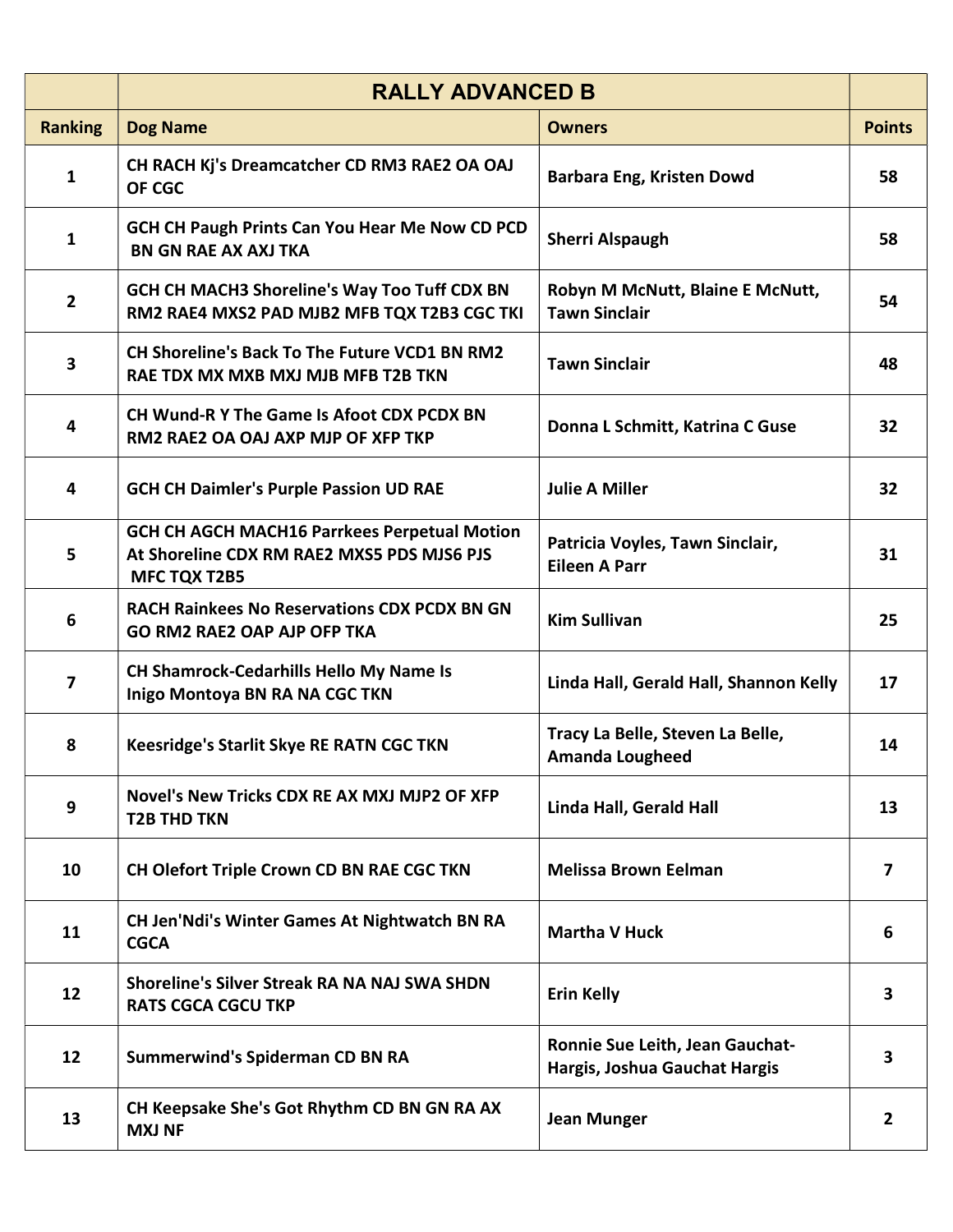|                | <b>RALLY EXCELLENT A</b>                                       |                                                            |               |
|----------------|----------------------------------------------------------------|------------------------------------------------------------|---------------|
| <b>Ranking</b> | <b>Dog Name</b>                                                | <b>Owners</b>                                              | <b>Points</b> |
| 1              | Keesridge's Starlit Skye RE RATN CGC TKN                       | Tracy La Belle, Steven La Belle,<br><b>Amanda Lougheed</b> | 21            |
| $\mathbf{2}$   | <b>Shoreline's Remember When RE</b>                            | Linden Johnson                                             | 20            |
| 3              | Wyndspell Summer Breeze RA NAJ NF BCAT ACT2<br><b>CGCA TKI</b> | <b>Lois Albright</b>                                       |               |

|                | <b>RALLY EXCELLENT B</b>                                                                                                 |                                                            |               |
|----------------|--------------------------------------------------------------------------------------------------------------------------|------------------------------------------------------------|---------------|
| <b>Ranking</b> | <b>Dog Name</b>                                                                                                          | <b>Owners</b>                                              | <b>Points</b> |
| 1              | CH RACH Kj's Dreamcatcher CD RM3 RAE2 OA OAJ<br><b>OF CGC</b>                                                            | <b>Barbara Eng, Kristen Dowd</b>                           | 60            |
| $\overline{2}$ | <b>GCH CH Paugh Prints Can You Hear Me Now CD PCD</b><br><b>BN GN RAE AX AXJ TKA</b>                                     | <b>Sherri Alspaugh</b>                                     | 58            |
| 3              | <b>GCH CH AGCH MACH16 Parrkees Perpetual Motion</b><br>At Shoreline CDX RM RAE2 MXS5 PDS MJS6 PJS<br><b>MFC TQX T2B5</b> | Patricia Voyles, Tawn Sinclair,<br><b>Eileen A Parr</b>    | 45            |
| 4              | <b>GCH CH MACH3 Shoreline's Way Too Tuff CDX BN</b><br>RM2 RAE4 MXS2 PAD MJB2 MFB TQX T2B3 CGC TKI                       | Robyn M McNutt, Blaine E McNutt,<br><b>Tawn Sinclair</b>   | 38            |
| 5              | <b>CH Shoreline's Back To The Future VCD1 BN RM2</b><br>RAE TDX MX MXB MXJ MJB MFB T2B TKN                               | <b>Tawn Sinclair</b>                                       | 34            |
| 6              | <b>GCH CH Daimler's Purple Passion UD RAE</b>                                                                            | <b>Julie A Miller</b>                                      | 29            |
| 7              | <b>RACH Rainkees No Reservations CDX PCDX BN GN</b><br><b>GO RM2 RAE2 OAP AJP OFP TKA</b>                                | <b>Kim Sullivan</b>                                        | 25            |
| 8              | <b>CH Wund-R Y The Game Is Afoot CDX PCDX BN</b><br>RM2 RAE2 OA OAJ AXP MJP OF XFP TKP                                   | Donna L Schmitt, Katrina C Guse                            | 23            |
| 9              | <b>Keesridge's Starlit Skye RE RATN CGC TKN</b>                                                                          | Tracy La Belle, Steven La Belle,<br><b>Amanda Lougheed</b> | 14            |
| 10             | Novel's New Tricks CDX RE AX MXJ MJP2 OF XFP<br><b>T2B THD TKN</b>                                                       | Linda Hall, Gerald Hall                                    | 10            |
| 10             | CH Olefort Triple Crown CD BN RAE CGC TKN                                                                                | <b>Melissa Brown Eelman</b>                                | 10            |
| 11             | GCH CH Kj's Livin Large UD BN RA MX MXJ MJB XF                                                                           | Elizabeth Strick, Kristen Dowd                             | 7             |